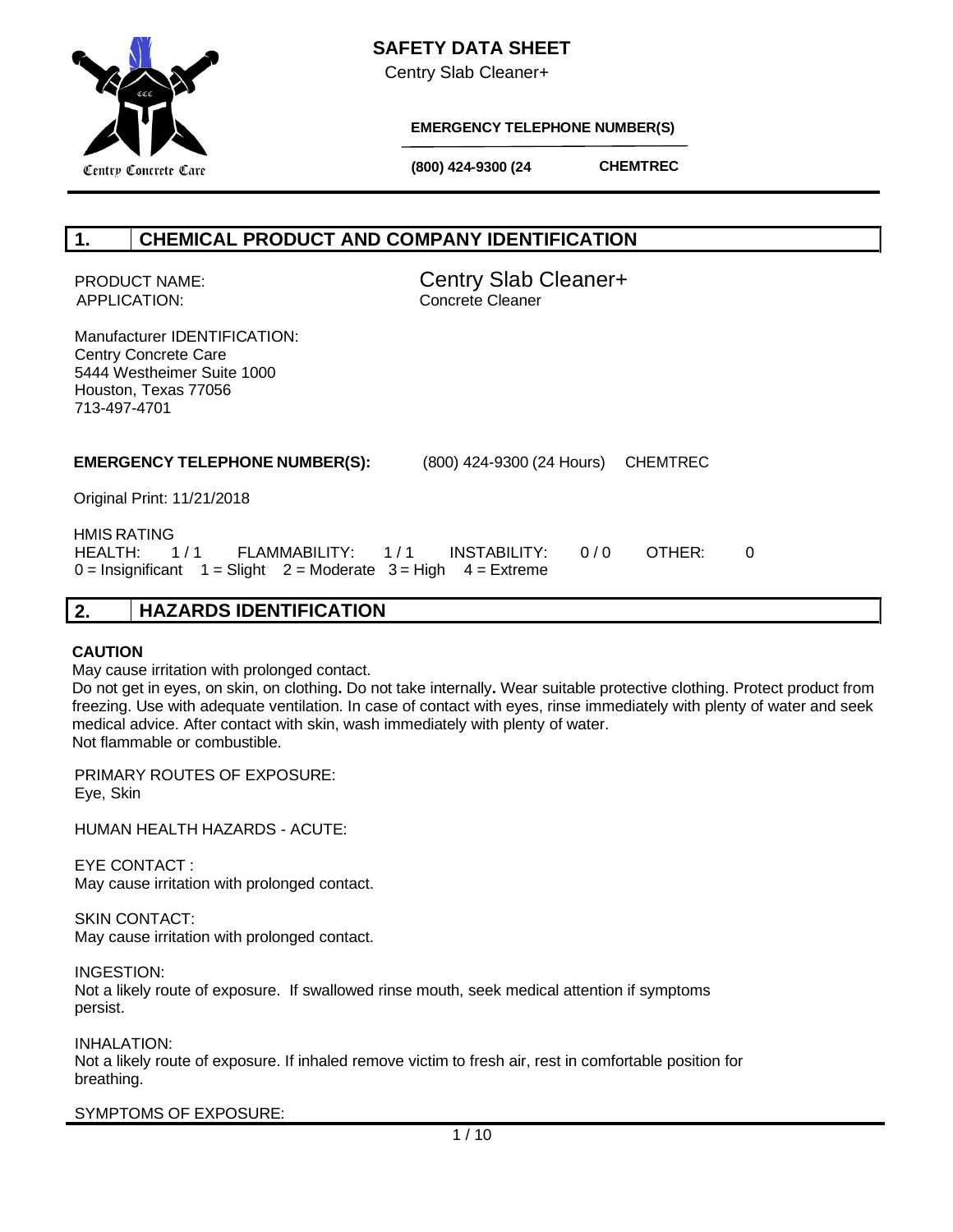



Centry Slab Cleaner+

## **EMERGENCY TELEPHONE NUMBER(S)**

 **(800) 424-9300 (24** 

**CHEMTREC**

Acute:

A review of available data does not identify any symptoms from exposure not previously mentioned. Chronic:

**Hours)**

A review of available data does not identify any symptoms from exposure not previously mentioned.

## AGGRAVATION OF EXISTING CONDITIONS:

A review of available data does not identify any worsening of existing conditions.

## HUMAN HEALTH HAZARDS - CHRONIC:

Prolonged exposure to amorphous silica aerosols/mists/dusts may cause respiratory disease.

Our hazard evaluation has found that this product is not hazardous under 29 CFR 1910.1200.

## **3. COMPOSITION/INFORMATION ON INGREDIENTS**

| Chemical or Common Name/Synonyms CAS Number |             | % by Wt. |
|---------------------------------------------|-------------|----------|
| Triethanolamine                             | 102-71-6    | $< 10\%$ |
| Glycol Ether DB                             | 112-34-54   | $>10\%$  |
| Colloidal Silica                            | proprietary | 1-20%    |

## **4. FIRST AID MEASURES**

## EYE CONTACT:

Flush affected area with water. Get medical attention.

SKIN CONTACT:

Flush affected area with water. If symptoms develop, seek medical advice.

INGESTION:

Do not induce vomiting without medical advice. If conscious, washout mouth and give water to drink. Get medical attention.

INHALATION: Remove to fresh air, treat symptomatically. If symptoms develop, seek medical advice.

NOTE TO PHYSICIAN:

Based on the individual reactions of the patient, the physician's judgement should be used to control symptoms and clinical condition.

## **5. FIRE FIGHTING MEASURES**

## FLASH POINT:  $> 160 \degree$ F / > 70 °C (PMCC)

Suitable Extinguishing Media: On large fires use dry chemical, foam or water spray. On small fires use carbon dioxide

(CO2), dry chemical or water spray. Water can be used to cool fire exposed containers.

Special Firefighting Procedures: Firefighters wear NIOSH approved self-contained breathing apparatus. Determine the need to evacuate or isolate the area according to your local emergency plan. Use water spray to keep fire exposed containers cool.

Unusual Fire Hazards: None.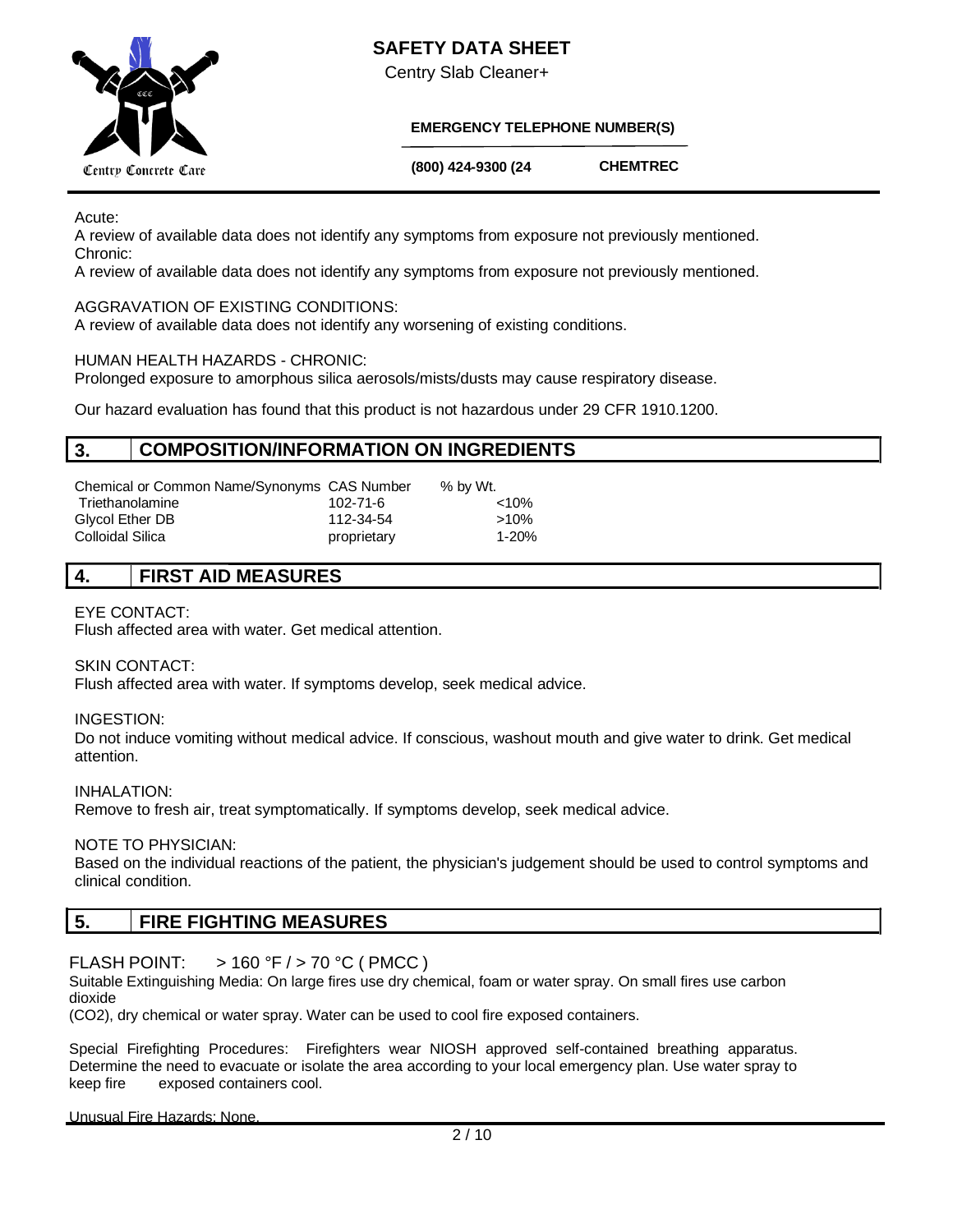

Centry Slab Cleaner+

**EMERGENCY TELEPHONE NUMBER(S)**

 **(800) 424-9300 (24 Hours)**

**CHEMTREC**

# **6. ACCIDENTAL RELEASE MEASURES**

## PERSONAL PRECAUTIONS:

Restrict access to area as appropriate until clean-up operations are complete. Stop or reduce any leaks if it is safe to do so. Do not touch spilled material. Ventilate spill area if possible. Use personal protective equipment recommended in Section 8 (Exposure Controls/Personal Protection).

## METHODS FOR CLEANING UP:

SMALL SPILLS: Soak up spill with absorbent material. Place residues in a suitable, covered, properly labeled container. Wash affected area. LARGE SPILLS: Contain liquid using absorbent material, by digging trenches or by diking. Reclaim into recovery or salvage drums or tank truck for proper disposal. Contact an approved waste hauler for disposal of contaminated recovered material. Dispose of material in compliance with regulations indicated in Section 13 (Disposal Considerations).

#### ENVIRONMENTAL PRECAUTIONS: Do not contaminate surface water.

# **7. HANDLING AND STORAGE**

## HANDLING:

Avoid eye and skin contact. Do not take internally. Ensure all containers are labeled. Keep the containersclosed when not in use. Use with adequate ventilation. Do not breathe vapors/gases/dust. Have emergency equipment (for fires, spills, leaks, etc.) readily available.

STORAGE CONDITIONS:

Protect product from freezing. Store the containers tightly closed.

#### SUITABLE CONSTRUCTION MATERIAL:

Mild steel, Stainless Steel 304, Stainless Steel 316L, Aluminum, Hastelloy C-276, Nylon, Plexiglass, Teflon, Kalrez

#### UNSUITABLE CONSTRUCTION MATERIAL:

Brass, Copper, Buna-N, Natural rubber, Polyethylene, HDPE (high density polyethylene), EPDM, Ethylene propylene, Polypropylene, Neoprene, Polyurethane, Viton, Alfax, Hypalon

## **8. EXPOSURE CONTROLS/PERSONAL PROTECTION**

## OCCUPATIONAL EXPOSURE LIMITS:

This product contains amorphous, colloidal or fumed silica. Should the product become dried or misted such that inhalation of the material is possible, standard hygiene practices should be utilized to ensure that exposure to respirable particles is within the regulated limits.

ACGIH/TI V · Substance(s)

Amorphous Silica TWA: 10 mg/m3 (total dust)

OSHA/PEL : Substance(s) Amorphous Silica TWA: 6 mg/m3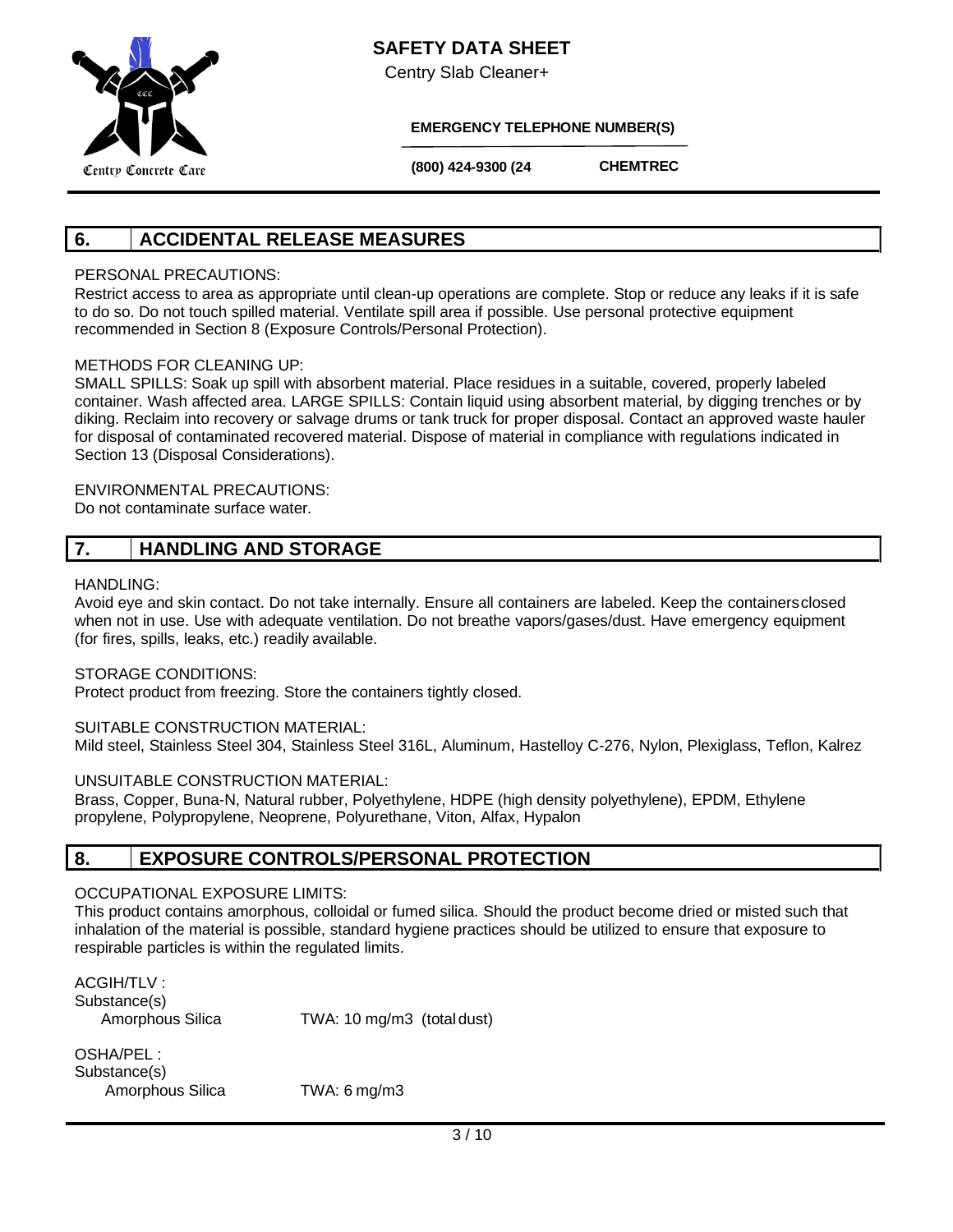# **SAFETY DATA SHEET**



Centry Slab Cleaner+

## **EMERGENCY TELEPHONE NUMBER(S)**

 **(800) 424-9300 (24** 

**CHEMTREC**

### ENGINEERING MEASURES:

General ventilation is recommended. Local exhaust ventilation may be necessary when dusts or mists are generated.

**Hours)**

## RESPIRATORY PROTECTION:

Respiratory protection must be worn if ventilation does not eliminate symptoms or keep levels below recommended exposure limits. If exposure limits are exceeded, wear: NIOSH-Approved respirator. DO NOT exceed limits established by the respirator manufacturer. All respiratory protection programs must comply with OSHA 29 CFR 1910.134 and ANSI Z88.2 requirements and must be followed whenever workplace conditions require a respirator's use.

HAND PROTECTION: Neoprene gloves, Nitrile gloves, Butyl gloves, PVC gloves

SKIN PROTECTION: Wear standard protective clothing.

EYE PROTECTION: Wear chemical splash goggles.

#### HYGIENE RECOMMENDATIONS:

Keep an eye wash fountain available. Keep a safety shower available. If clothing is contaminated, remove clothing and thoroughly wash the affected area. Launder contaminated clothing before reuse.

## HUMAN EXPOSURE CHARACTERIZATION:

Based on our recommended product application and personal protective equipment, the potential human exposure is: Low

## **9. PHYSICAL AND CHEMICAL PROPERTIES**

PHYSICAL STATE Liquid

APPEARANCE Blue

ODOR Slight solvent odor

| 1.01-1.03 @ 77 °F / 25 °C |
|---------------------------|
| $9.6 - 11.0$ lb/gal       |
| Complete                  |
| $9.4 - 10.4$              |
| 15 cps @ 77 °F / 25 °C    |
| 32 °F / 0 °C estimated    |
| Not determined            |
|                           |

Note: These physical properties are typical values for this product and are subject to change.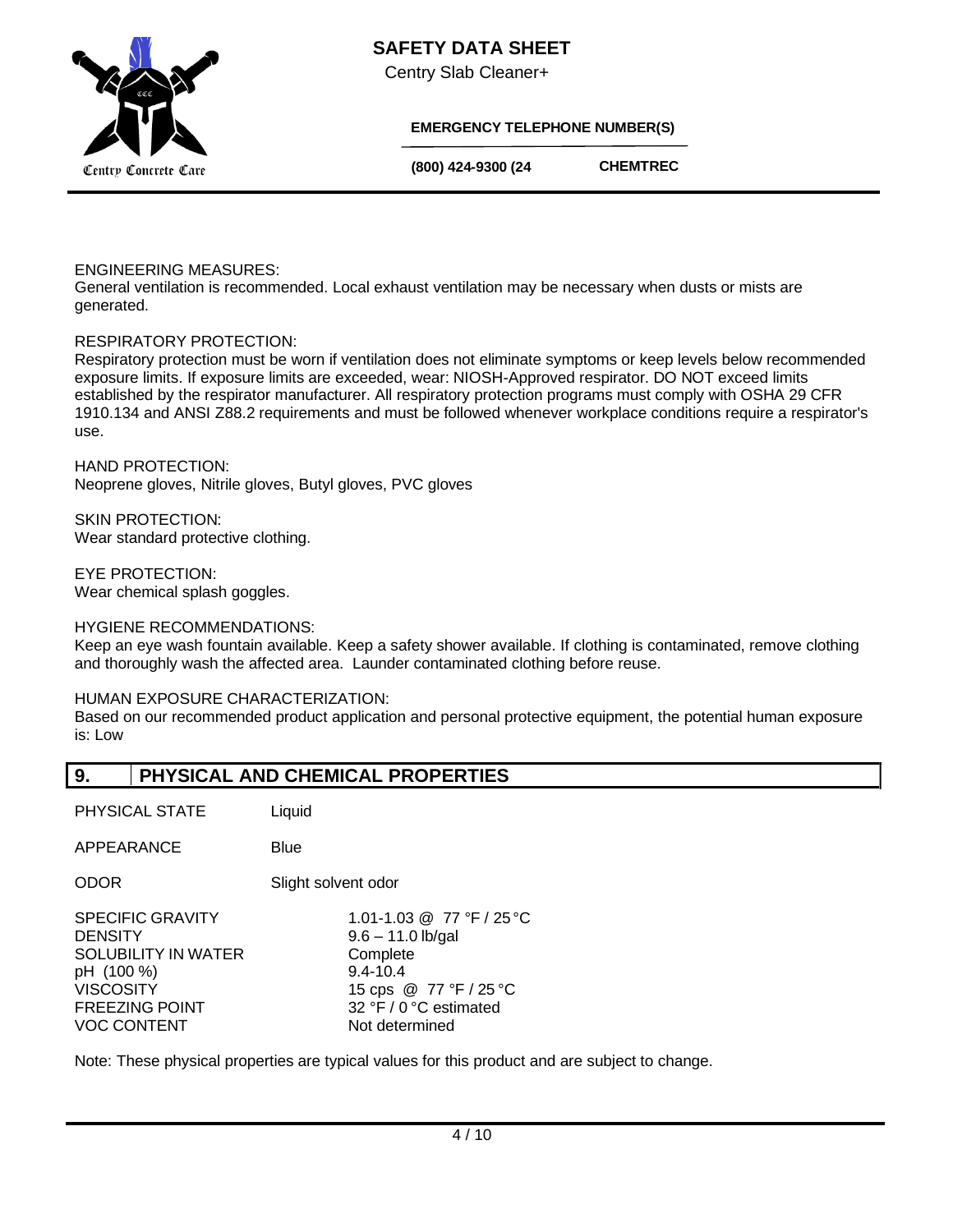

Centry Slab Cleaner+

**Hours)**



## **EMERGENCY TELEPHONE NUMBER(S)**

 **(800) 424-9300 (24** 

**CHEMTREC**

# **10. STABILITY AND REACTIVITY**

STABILITY: Stable under normal conditions.

HAZARDOUS POLYMERIZATION: Hazardous polymerization will not occur.

CONDITIONS TO AVOID: Freezing temperatures.

MATERIALS TO AVOID: Contact with strong acids (e.g. sulfuric, phosphoric, nitric, hydrochloric, chromic, and sulfonic) may generate heat, splattering or boiling and toxic vapors.

HAZARDOUS DECOMPOSITION PRODUCTS: Under fire conditions: None known

# **11. TOXICOLOGICAL INFORMATION**

The following results are for a similar product.

ACUTE ORAL TOXICITY:<br>Species LD50 LD50 Test Descriptor Rat  $> 4190$  mg/kg Similar Product Rating: Non-Hazardous

| PRIMARY SKIN IRRITATION:     |                        |
|------------------------------|------------------------|
| Triethanolamine              | <b>Test Descriptor</b> |
| 0.4 / 8.0                    | <b>Similar Product</b> |
| Rating: Minimally irritating |                        |

PRIMARY EYE IRRITATION: Triethanolamine Test Descriptor 3.3 / 110.0 Similar Product Rating: Minimally irritating

SENSITIZATION: This product is not expected to be a sensitizer.

CARCINOGENICITY:

None of the substances in this product are listed as carcinogens by the International Agency for Research on Cancer (IARC), the National Toxicology Program (NTP) or the American Conference of Governmental Industrial Hygienists (ACGIH).

HUMAN HAZARD CHARACTERIZATION: Based on our hazard characterization, the potential human hazard is: Low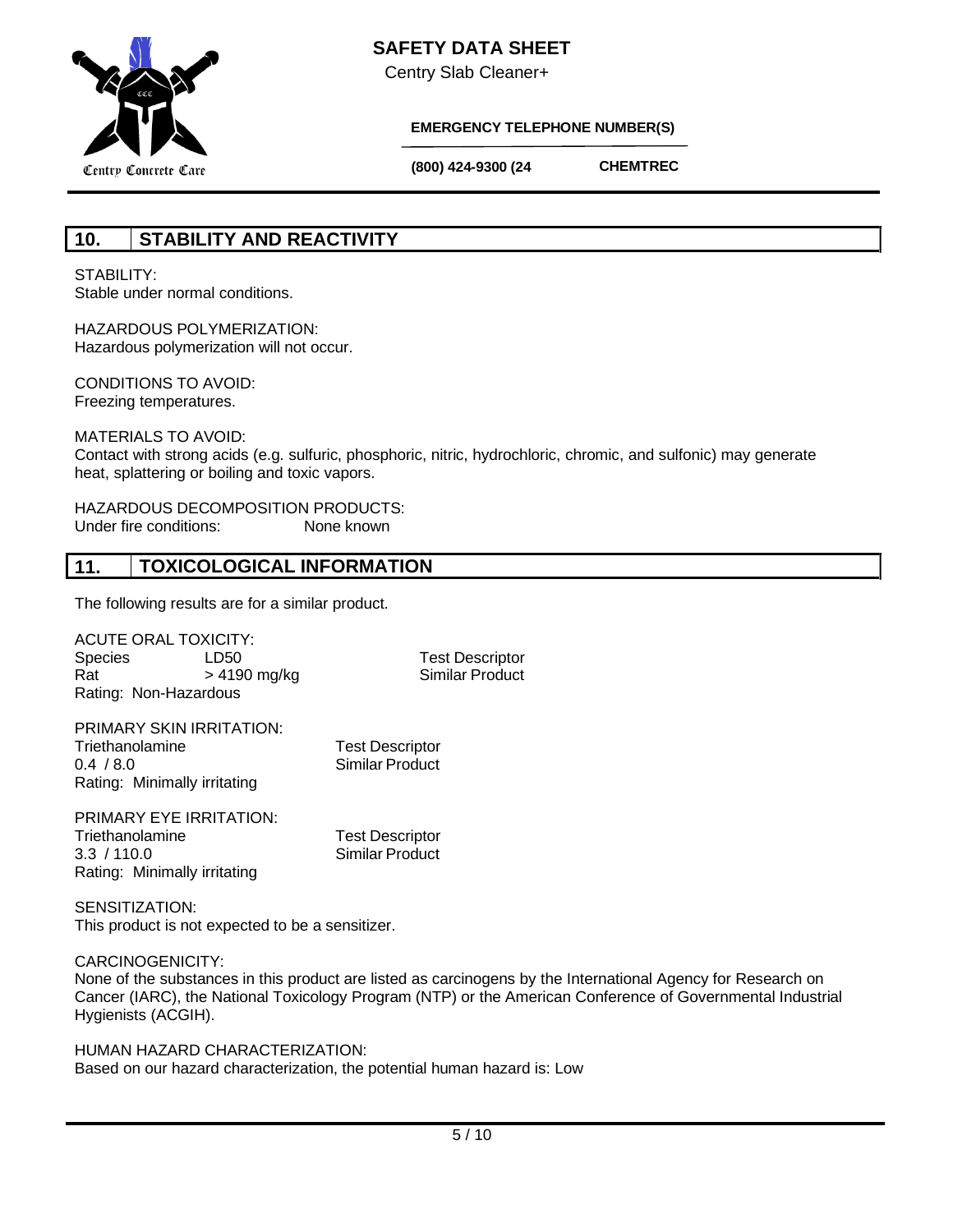

Centry Slab Cleaner+

**Hours)**

**EMERGENCY TELEPHONE NUMBER(S)**

 **(800) 424-9300 (24** 

**CHEMTREC**

# **12. ECOLOGICAL INFORMATION**

ECOTOXICOLOGICAL EFFECTS:

No toxicity studies have been conducted on this product.

## MOBILITY:

The environmental fate was estimated using a level III fugacity model embedded in the EPI (estimation program interface) Suite TM , provided by the US EPA. The model assumes a steady state condition between the total input and output. The level III model does not require equilibrium between the defined media. The information provided is intended to give the user a general estimate of the environmental fate of this product under the defined conditions of the models. If released into the environment this material is expected to distribute to the air, water and soil/sediment in the approximate respective percentages;

| ۸ır         | Water | Sediment |
|-------------|-------|----------|
| - ^ ′<br>υ, | 0%    | 0%<br>30 |

## ENVIRONMENTAL HAZARD AND EXPOSURE CHARACTERIZATION

Based on our hazard characterization, the potential environmental hazard is: Low Based on our recommended product application and the product's characteristics, the potential environmental exposure is: Low

If released into the environment, see CERCLA/SUPERFUND in Section 15.

## **13. DISPOSAL CONSIDERATIONS**

If this product becomes a waste, it is not a hazardous waste as defined by the Resource Conservation and Recovery Act (RCRA) 40 CFR 261, since it does not have the characteristics of Subpart C, nor is it listed under Subpart D.

As a non-hazardous waste, it is not subject to federal regulation. Consult state or local regulation for any additional handling, treatment or disposal requirements. For disposal, contact a properly licensed waste treatment, storage, disposal or recycling facility.

## **14. TRANSPORT INFORMATION**

The information in this section is for reference only and should not take the place of a shipping paper (bill of lading) specific to an order. Please note that the proper Shipping Name / Hazard Class may vary by packaging, properties, and mode of transportation. Typical Proper Shipping Names for this product are as follows.

LAND TRANSPORT:

Proper Shipping Name: PRODUCT IS NOT REGULATED DURING TRANSPORTATION

AIR TRANSPORT (ICAO/IATA) :

Proper Shipping Name: PRODUCT IS NOT REGULATED DURING TRANSPORTATION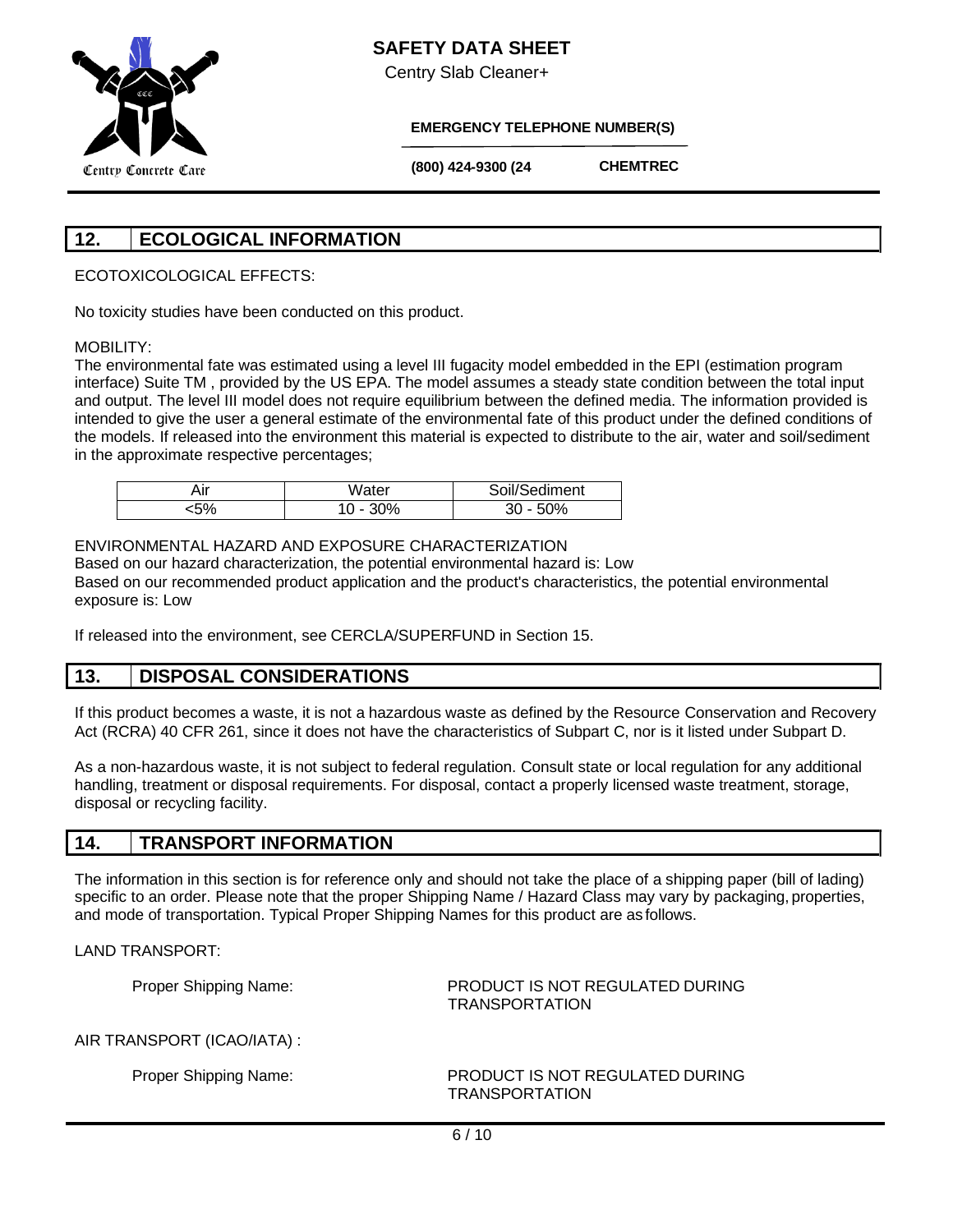

Centry Slab Cleaner+

**Hours)**

**EMERGENCY TELEPHONE NUMBER(S)**

 **(800) 424-9300 (24** 

**CHEMTREC**

MARINE TRANSPORT (IMDG/IMO) :

Proper Shipping Name : **PRODUCT IS NOT REGULATED DURING** TRANSPORTATION

## **15. REGULATORY INFORMATION**

NATIONAL REGULATIONS, USA :

OSHA HAZARD COMMUNICATION RULE, 29 CFR 1910.1200 : Based on our hazard evaluation, none of the substances in this product are hazardous.

CERCLA/SUPERFUND, 40 CFR 117, 302 : Notification of spills of this product is not required.

SARA/SUPERFUND AMENDMENTS AND REAUTHORIZATION ACT OF 1986 (TITLE III) - SECTIONS 302, 311, 312, AND 313 :

SECTION 302 - EXTREMELY HAZARDOUS SUBSTANCES (40 CFR 355) : This product does not contain substances listed in Appendix A and B as an Extremely Hazardous Substance.

SECTIONS 311 AND 312 - MATERIAL SAFETY DATA SHEET REQUIREMENTS (40 CFR 370) : Our hazard evaluation has found that this product is not hazardous under 29 CFR 1910.1200.

Under SARA 311 and 312, the EPA has established threshold quantities for the reporting of hazardous chemicals. The current thresholds are: 500 pounds or the threshold planning quantity (TPQ), whichever is lower, for extremely hazardous substances and 10,000 pounds for all other hazardous chemicals.

SECTION 313 - LIST OF TOXIC CHEMICALS (40 CFR 372) : This product does not contain substances on the List of Toxic Chemicals.

TOXIC SUBSTANCES CONTROL ACT (TSCA) : The substances in this preparation are included on or exempted from the TSCA 8(b) Inventory (40 CFR 710)

FOOD AND DRUG ADMINISTRATION (FDA) Federal Food, Drug and Cosmetic Act : When use situations necessitate compliance with FDA regulations, this product is acceptable under : 21 CFR 176.170 Components of paper and paperboard in contact with aqueous and fatty foods and 21 CFR 176.180 Components of paper and paperboard in contact with dry foods.

Limitations: no more than required to produce intended technical effect.

FEDERAL WATER POLLUTION CONTROL ACT, CLEAN WATER ACT, 40 CFR 401.15 / formerly Sec. 307, 40 CFR 116.4 / formerly Sec. 311 :

This product may contain trace levels (<0.1% for carcinogens, <1% all other substances) of the following substance(s) listed under the regulation:

| ------                                           | .                    |
|--------------------------------------------------|----------------------|
| sianueis.                                        | auvria               |
| <br>-<br>-odium<br>$N^{\prime}$<br>OXIO⊟<br>JIUI | $\sim$<br>∹≏≏<br>35U |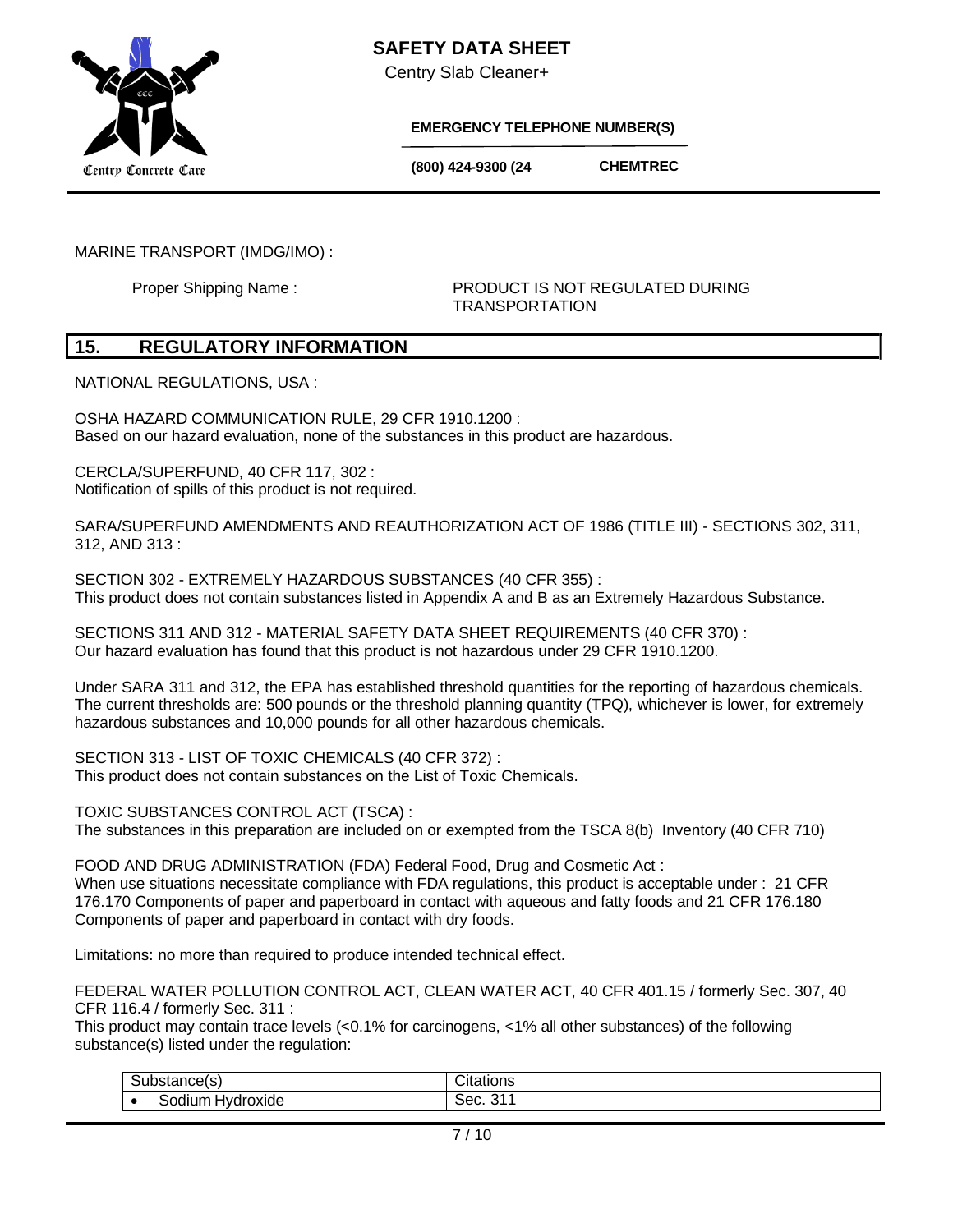## **SAFETY DATA SHEET**



Centry Slab Cleaner+

## **EMERGENCY TELEPHONE NUMBER(S)**

 **(800) 424-9300 (24** 

**CHEMTREC**

CLEAN AIR ACT, Sec. 112 (40 CFR 61, Hazardous Air Pollutants), Sec. 602 (40 CFR 82, Class I and II Ozone Depleting Substances) :

None of the substances are specifically listed in the regulation.

## CALIFORNIA PROPOSITION 65 :

This product does not contain substances which require warning under California Proposition 65.

**Hours)**

MICHIGAN CRITICAL MATERIALS :

None of the substances are specifically listed in the regulation.

STATE RIGHT TO KNOW LAWS :

The following substances are disclosed for compliance with State Right to KnowLaws:

Colloidal Silica 7631-86-9

NATIONAL REGULATIONS, CANADA :

WORKPLACE HAZARDOUS MATERIALS INFORMATION SYSTEM (WHMIS) : This product has been classified in accordance with the hazard criteria of the Controlled Products Regulations (CPR) and the MSDS contains all the information required by the CPR.

WHMIS CLASSIFICATION : Not considered a WHMIS controlled product.

CANADIAN ENVIRONMENTAL PROTECTION ACT (CEPA) :

The substances in this preparation are listed on the Domestic Substances List (DSL), are exempt, or have been reported in accordance with the New Substances Notification Regulations.

INTERNATIONAL CHEMICAL CONTROL LAWS

## AUSTRALIA

All substances in this product comply with the National Industrial Chemicals Notification & Assessment Scheme (NICNAS).

**CHINA** 

All substances in this product comply with the Chemical Control Law and are listed on the Inventory of Existing Chemical Substances China (IECSC).

## EUROPE

The substances in this preparation have been reviewed for compliance with the EINECS or ELINCS inventories.

## JAPAN

All substances in this product comply with the Law Regulating the Manufacture and Importation Of Chemical Substances and are listed on the Ministry of International Trade & industry List (MITI).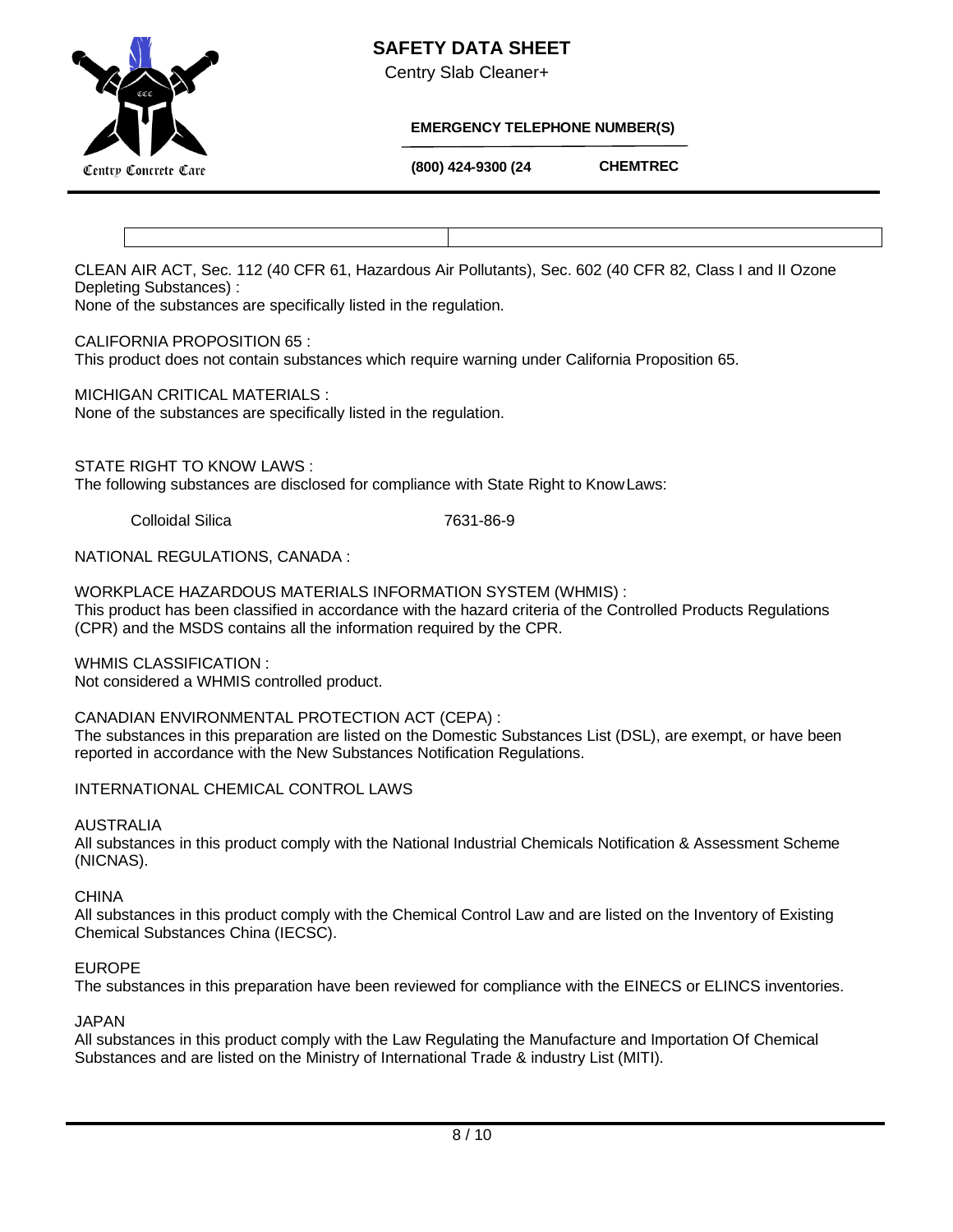

Centry Slab Cleaner+

## **EMERGENCY TELEPHONE NUMBER(S)**

 **(800) 424-9300 (24** 

**CHEMTREC**

## KOREA

All substances in this product comply with the Toxic Chemical Control Law (TCCL) and are listed on the Existing Chemicals List (ECL)

## PHILIPPINES

All substances in this product comply with the Republic Act 6969 (RA 6969) and are listed on the Philippine Inventory of Chemicals & Chemical Substances (PICCS).

**Hours)**

# **16. OTHER INFORMATION**

Due to our commitment to Product Stewardship, we have evaluated the human and environmental hazards and exposures of this product. Based on our recommended use of this product, we have characterized the product's general risk. This information should provide assistance for your own risk management practices. We have evaluated our product's risk as follows:

- \* The human risk is: Low
- \* The environmental risk is: Low

Any use inconsistent with our recommendations may affect the risk characterization. Our sales representative will assist you to determine if your product application is consistent with our recommendations. Together we can implement an appropriate risk management process.

This product material safety data sheet provides health and safety information. The product is to be used in applications consistent with our product literature. Individuals handling this product should be informed of the recommended safety precautions and should have access to this information. For any other uses, exposures should be evaluated so that appropriate handling practices and training programs can be established to insure safe workplace operations. Please consult your local sales representative for any further information.

Prepared By:

Centry Concrete Care 5444 Westheimer Suite 1000 Houston, Texas 77056